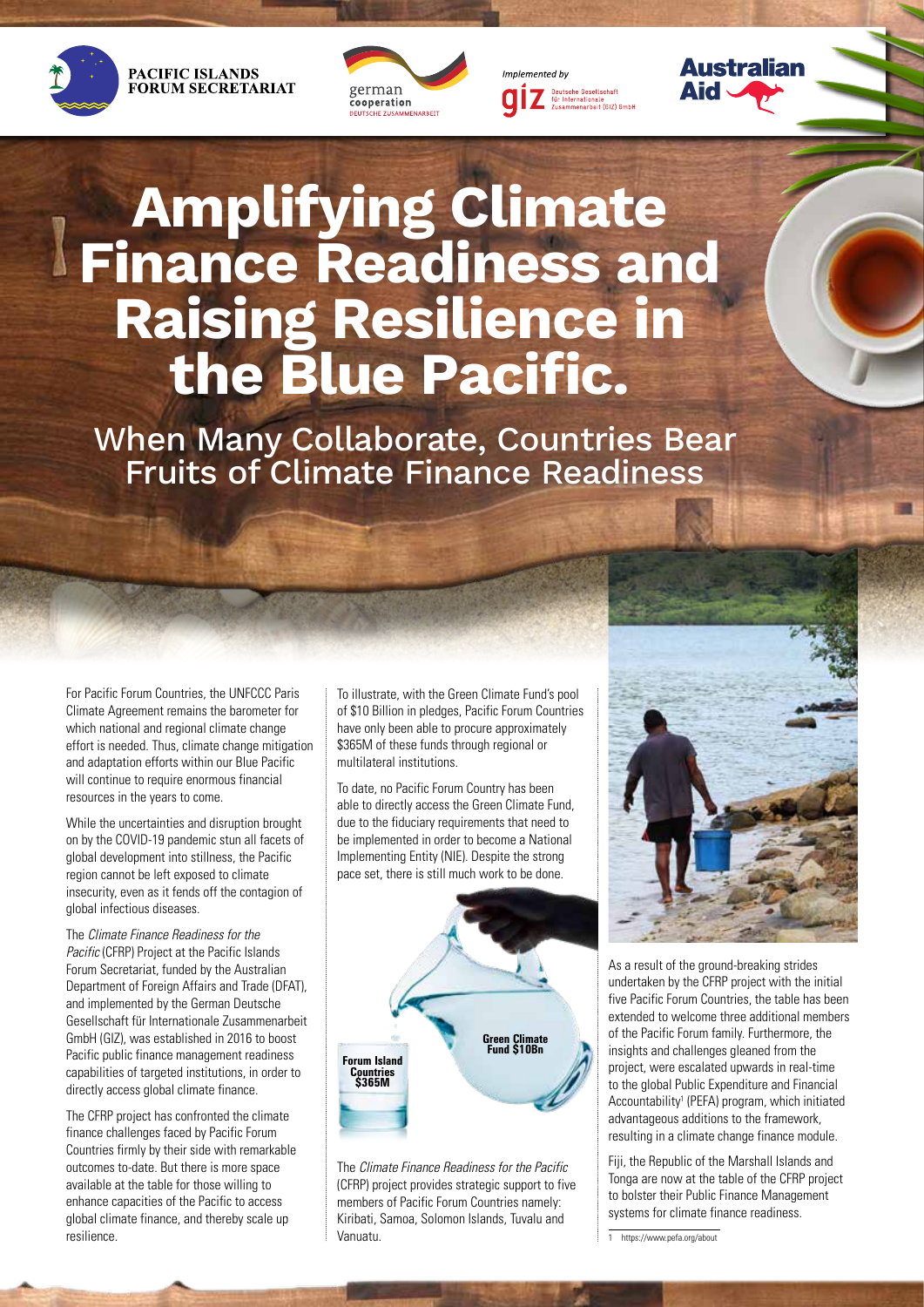# **Fiji: Regional Learning And Sharing At The Table For Climate Finance Readiness**

Recognising the Government of Fiji's efforts to address the impacts of climate change, the CFRP project supported the Government by identifying key areas within the Public Financial Management system needing strengthening, in order to access global climate finance sources. By 2017, its national development bank gained National Implementing Entity (NIE) accreditation with the Green Climate Fund. The Government is presently in the process of seeking accreditation as a NIE for the Adaptation Fund.

As a regional hub, the Ministry of Economy graciously offered its experiences for others to learn from, and a peer-to-peer learning platform was offered to the CFRP project countries to study the processes that Fiji had undertaken as it sought accreditation with the Green Climate Fund. In February 2020, a peer-to-peer learning programme ran for 2-weeks, with the intent of

enhancing practical and collaborative knowledge sharing of the techniques and processes, that were critical during the integration of climate finance into Fiji's Public Financial Management system.

The Government of Fiji's guidance in the regional peer-to-peer learning platform for the Pacific Forum Countries is a compelling precedent of how a national need, upon being invested upon, was able to then re-invest through experiential learning to other CFRP project countries at the table. These kinds of bonds exemplify the philosophy of the Blue Pacific, which can only nurture, strengthen and consolidate climate change finance knowledge and expertise across the Pacific Forum region.

The Government of Tuvalu was able to benefit from this experience, and thus has attained NIE accreditation with the Adaptation Fund.

## **Tomasi Raqina Ministry of Economy**

"We are proud that Fiji has been able to do its bit to help embed the spirit of the Blue Pacific, and because we were welcomed at the table we were able to share our experiences with other CFRP project countries.

It was even more exciting to know that Tuvalu has gained their accreditation with the Adaptation Fund having learned from our experiences, and the roles may reverse now as we seek the same accreditation. This is regional solidarity in action.

The CFRP is a two way learning experience, whereby Fiji also benefited from the collaborative sharing of knowledge and the opportunity provided by the programme to share techniques and process in a Pacific Way which is critical for the integration of climate finance."

# **Tonga: Building Resilience From The Centre**

Climate change impacts spurred the Government of Tonga to adopt a national climate change policy focused on resilience in 2015. The national *Climate Change Policy 2016* is borne out of the overarching resilience guidance, provided in the *Tonga Strategic Development Framework (TSDF) II 2015-2025*.

From August 2019, the CFRP project partnered with the United Nations Development Programme (UNDP) Governance for Resilience Programme, and the World Bank's Pacific Resilience Program (PREP) to support the Ministry of Finance and other central agencies to step up their leadership and involvement, in national resilience building efforts. In January 2020, the partners hosted a workshop entitled "Strengthening Central Agency Resilient Development Leadership

Capacity" with representatives of the central agencies in Tonga. The workshop identified several key themes to guide future capacity building such as, building resilience beyond financial capability, and the need for a more structured approach to mainstreaming resilience in planning, budgeting and oversight mechanisms.

To reinforce resilience leadership by central agencies, the Ministry of Finance immediately established a new Resilient Development Finance Division within, to lead the resilience agenda with respect to climate finance, from the centre of Government so that this priority diffuses outwards.

#### **Saane Lolo Ministry of Finance**

"It has been encouraging to witness how prioritisation setting from the very top of our national objectives will ensure that building resilience in Tonga is no longer just words. Building our resilience is like constructing a house. Once the foundation is prepared to be able to carry all the weight and objectives of the planned structure, all the other pieces will fall into place.

I am inspired that collaboration with partner agencies like the CFRP project, has refined our thinking around building resilience from the heart of the central agencies, as we want this to translate to meaningful impact for our people."

# **Republic of the Marshall Islands: Striving Towards Climate Finance Readiness and Resilience**

The Government of the Republic of the Marshall Islands is no stranger to taking bold steps to thwart climate change impacts. It is thus unsurprising that it has taken dedicated steps to holistically and cooperatively address risks in the Republic of the Marshall Islands (RMI), as articulated in its national Tile Til Eo 2050 Climate Strategy. The execution of the Tile Til Eo 2050 Strategy through RMI's existing internal coordination mechanism on climate and resilience also calls for the pursuit of additional financial resources,

particularly from global climate finance sources.

The CFRP project supported the Government by identifying key weaknesses within its Public Financial Management machinery and presented recommendations for improvement so as to meet the required fiduciary criteria, for direct access to the climate finance. The CFRP project's advice has been taken into consideration by the Government, as it intrepidly strives towards its accreditation process as a National Implementing Entity (NIE) for the Green Climate Fund.

#### **Clarence Samuel Climate Change Directorate**

"We are striving towards our National Implementing Entity (NIE) accreditation process for the Green Climate Fund. We recognize that it will not be easy, nor quick but it is one of the necessary steps towards achieving climate finance readiness and resilience.

We have no doubt that regional connections, such as that within the CFRP project will be beneficial to the Republic of the Marshall Islands in this journey."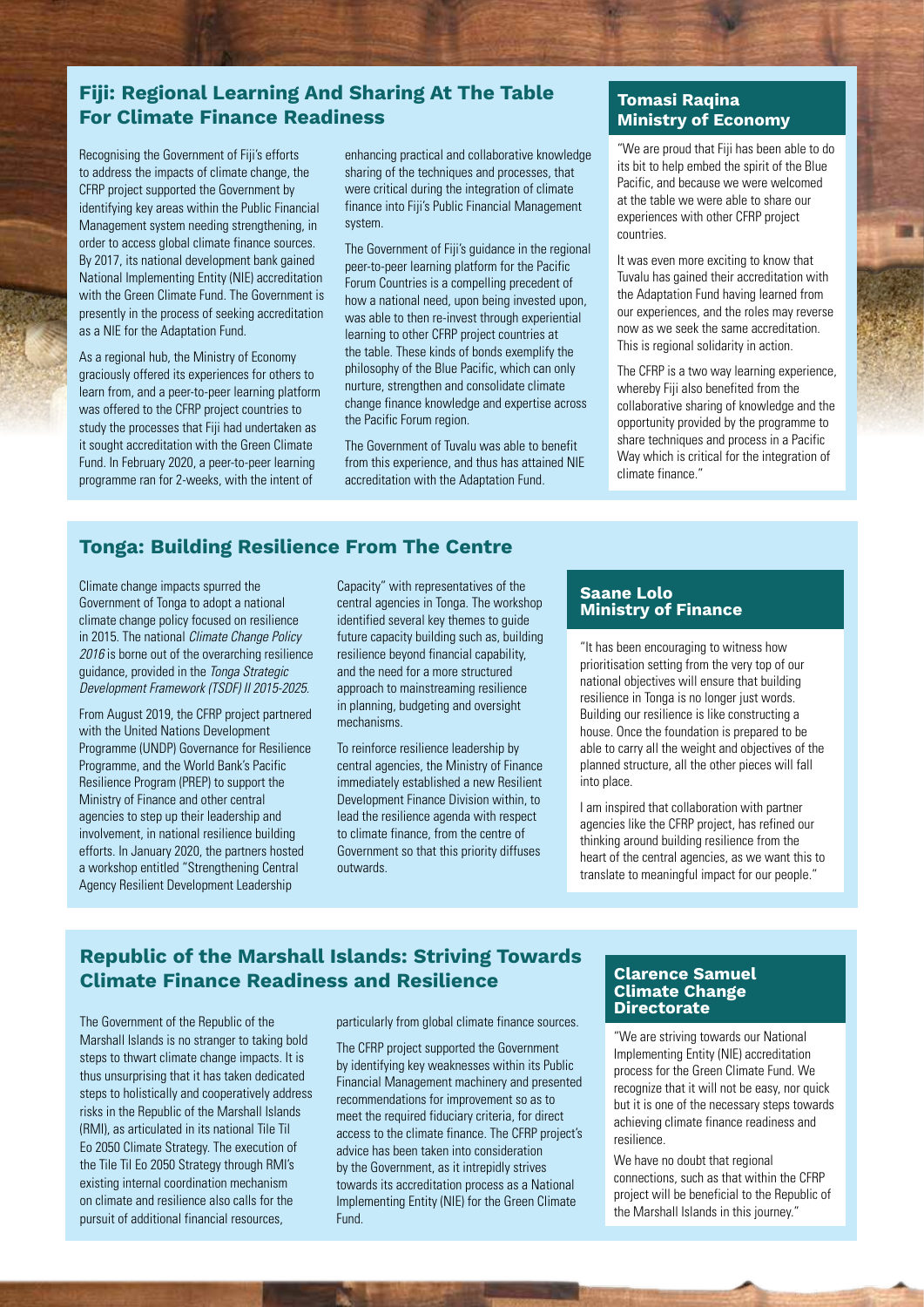In spite of the extension of the table that welcomed these three (3) additional Pacific Forum Country family members to scale up climate finance readiness and resilience, steady progress continues within the five (5) original CFRP project countries Kiribati, Samoa, Solomon Islands, Tuvalu and Vanuatu.

## **Kiribati: Intensifying Climate Finance Readiness To Access Climate Finance**

The CFRP project maintains its support to the Government of Kiribati's steady efforts to reduce vulnerability and bolster its climate Public Financial Management system to transform treasury functionalities, and consolidate it all into a Manual. This Manual helps to guide the implementation of key preparatory and execution of activities.

The progress made so far is envisioned to greatly escalate the readiness capability of the Government to meet the fiduciary requirements for the National Implementing Entity (NIE) accreditation, for both the Green Climate Fund and the Adaptation Fund, and thus enhance Kiribati's capacity to access global climate finance.

In addition to the efforts of making climate finance more accessible, the project provided targetted technical support to the National Economic Planning Office (NEPO) to develop a budget manual that sets out rules and instructions, for the preparation and formulation of the national budget that is citizen focussed.

This document summarizes and demystifies basic budget information that is easily understandable. This helps to embed national governance by fostering the principles of good governance namely, accountability, transparency and inclusivity in national budget formulation. All of this will be included in the Treasury Operation Manual currently drafted.

## **Samoa: Widening Oversight Capabilities For Climate Finance Readiness**

To access financial resources to address climate change impacts, the CFRP project provided strategic guidance to the Government of Samoa as part of a Public Expenditure Financial Accountability (PEFA) assessment. From this assessment, the project introduced climate finance fiduciary criteria to be included in their climate Public Financial Management reform package.

The CFRP project also supported the Internal Audit Division within the Ministry of Finance by procuring a new system for internal auditing (*Team-Mate* system), that is set to augment the Government's risk auditing performance. With this support, Samoa moves closer to completing its National Implementing Entity (NIE) accreditation requirement for the Green Climate Fund.

#### **Solomon Islands: Does LDC Graduation Mean Access To More Funding?**

Solomon Islands, a Small Island Developing State (SIDS) and the Least Developed Country (LDC) within the Pacific Forum Country membership, requires scaled-up financial resources to effectively respond to the adverse effects of climate change and disasters. It is due to graduate from its LDC status within the next two years.

As part of the Government of Solomon Islands efforts, the CFRP project provided specific policy advice on its climate Public Financial Management system needing enhancement through its national climate finance assessment of 2017, and the national Climate Change Seminar held in 2018.

The CFRP project was invited to share experiences of Pacific Forum Countries' access to climate finance, noting the concern that the imminent LDC graduation of the Solomon Islands may dilute global financial benefits. The CFRP project advised the Government that climate finance was a new mechanism for climate change funding, but it requires adjustments to key climate Public Financial Management areas so as to align with the National Implementing Entity (NIE) accreditation criteria of the Green Climate Fund and the Adaptation Fund.